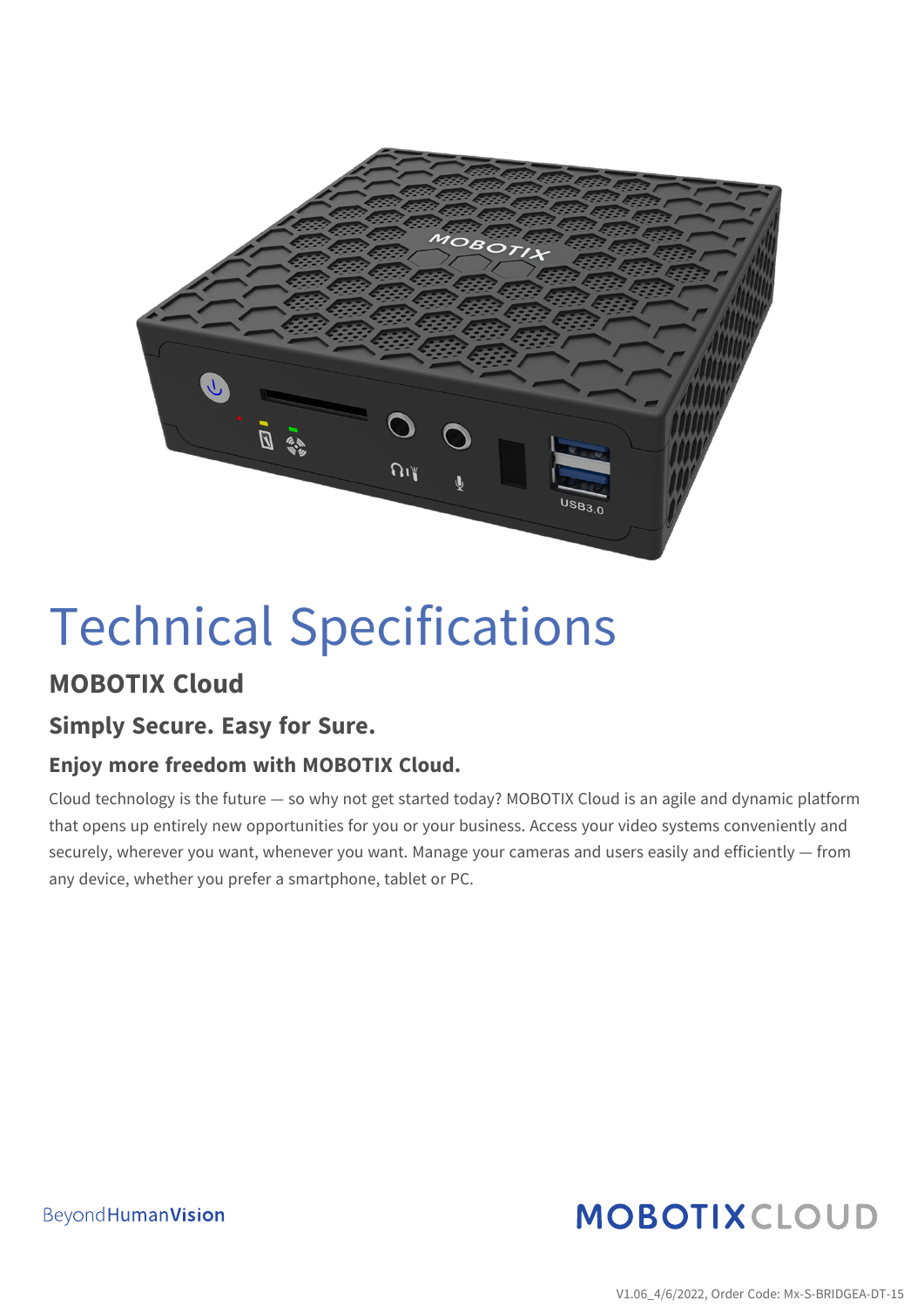### **MOBOTIX Cloud Bridge Hardware**

| Order Code                                    | Mx-S-BRIDGEA-DT-15                                                                                                                                                                                                                                                      |                                                                |
|-----------------------------------------------|-------------------------------------------------------------------------------------------------------------------------------------------------------------------------------------------------------------------------------------------------------------------------|----------------------------------------------------------------|
| Number of Cameras/<br><b>ONVIF S Channels</b> | Image Size / Resolution<br>1MP (720p<br>2MP (1080p)<br>3MP<br>4MP<br>5MP<br>8MP (4K-UHD)<br>with Cloud Analytics:                                                                                                                                                       | max. number of IP cameras<br>15<br>10<br>8<br>6<br>5<br>3<br>5 |
| Interfaces                                    | 2x Gigabit Ethernet (WAN, CamLAN)<br>٠<br>1x HDMI<br>ш<br>1x Display Port (DP)<br>1x USB 2.0<br>2x USB 3.0 (front)<br>ш,<br>2x USB 3.0 (rear)<br>ш,<br>1x SD Card Slot (HC, XC)<br>1x Microphone 3.5 mm<br>1x Headset 3.5 mm<br>1x IR Remote Control (for future usage) |                                                                |
| Encryption                                    | TLS Version 1.2<br>AES 256 (proprietary algorithm)<br><b>HTTPS</b>                                                                                                                                                                                                      |                                                                |
| Power Supply                                  | <b>External Power Supply</b>                                                                                                                                                                                                                                            |                                                                |
| <b>Power Requirements</b>                     | 100-240 V AC, typ. 10 Watt                                                                                                                                                                                                                                              |                                                                |
| <b>Cooling Fans</b>                           | None                                                                                                                                                                                                                                                                    |                                                                |
| Dimensions ( $W \times H \times D$ )          | 127 x 45 x 127 mm/5 x 1.75 x 5 in                                                                                                                                                                                                                                       |                                                                |
| Hard Disk                                     | 1x 2,5" SATA 1 TB (included)                                                                                                                                                                                                                                            |                                                                |
| Net Storage                                   | 800 GB (for 2 days on-premise buffering)                                                                                                                                                                                                                                |                                                                |
| Temperature Range                             | 0 to 35 °C/32 to 95 °F                                                                                                                                                                                                                                                  |                                                                |
| <b>Humidity Range</b>                         | 0 to 70 % relative humidity                                                                                                                                                                                                                                             |                                                                |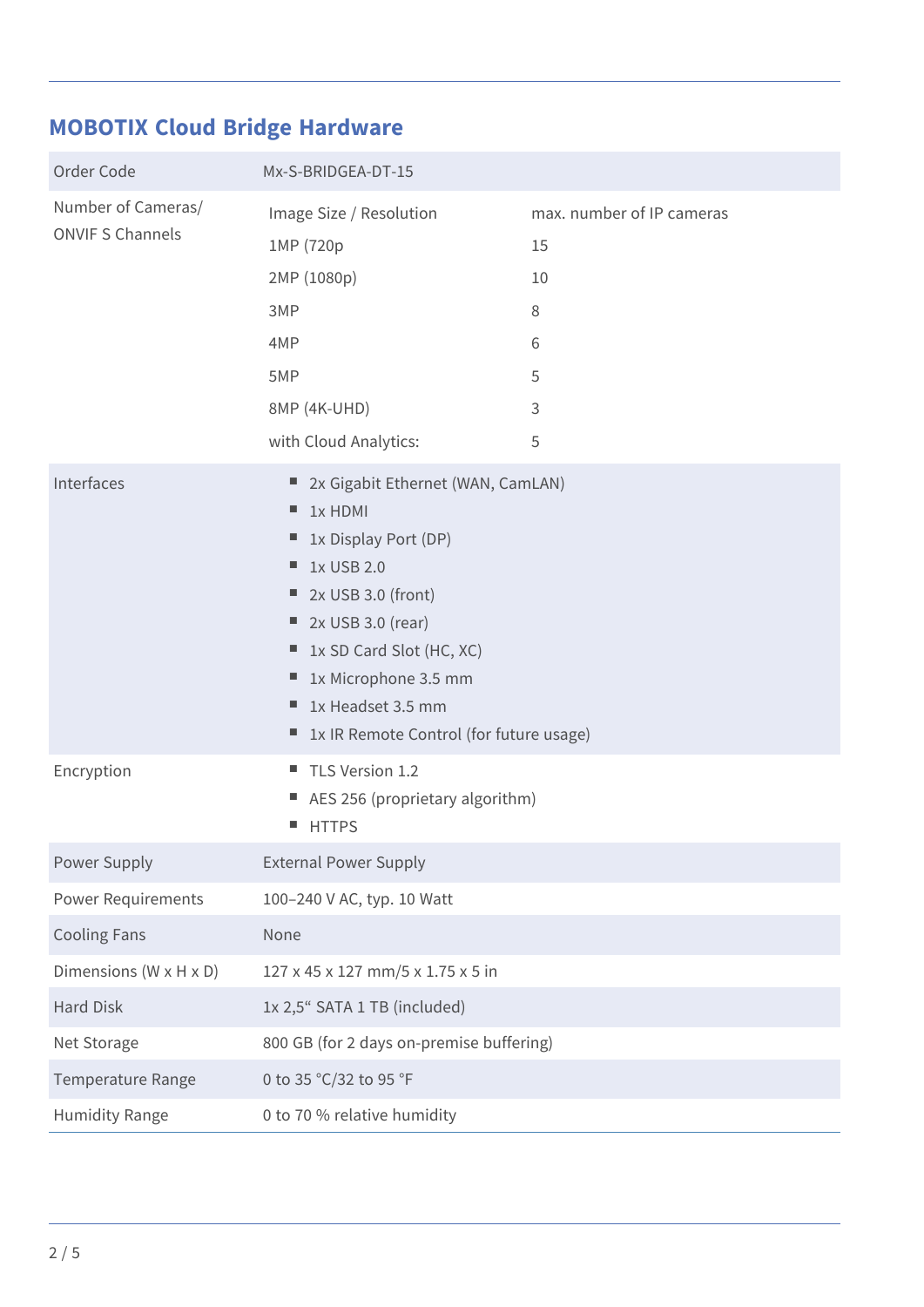| Detailed Technical Docu- | www.mobotix.com > Support > Download Center > Marketing |
|--------------------------|---------------------------------------------------------|
| Certifications           | CE, FCC, RCM, REACH, RoHS                               |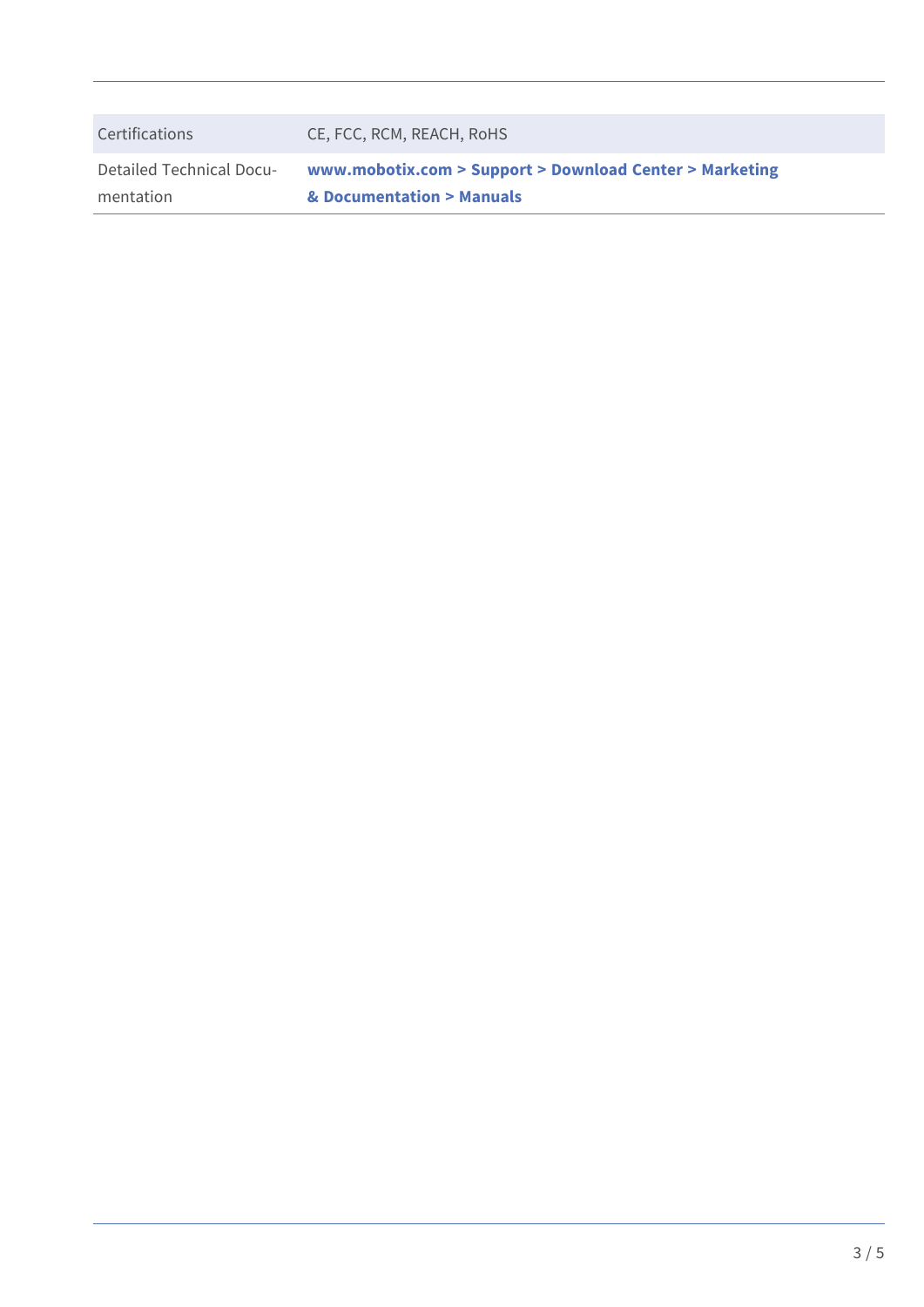## **MOBOTIX Cloud Bridge – Dimensions**